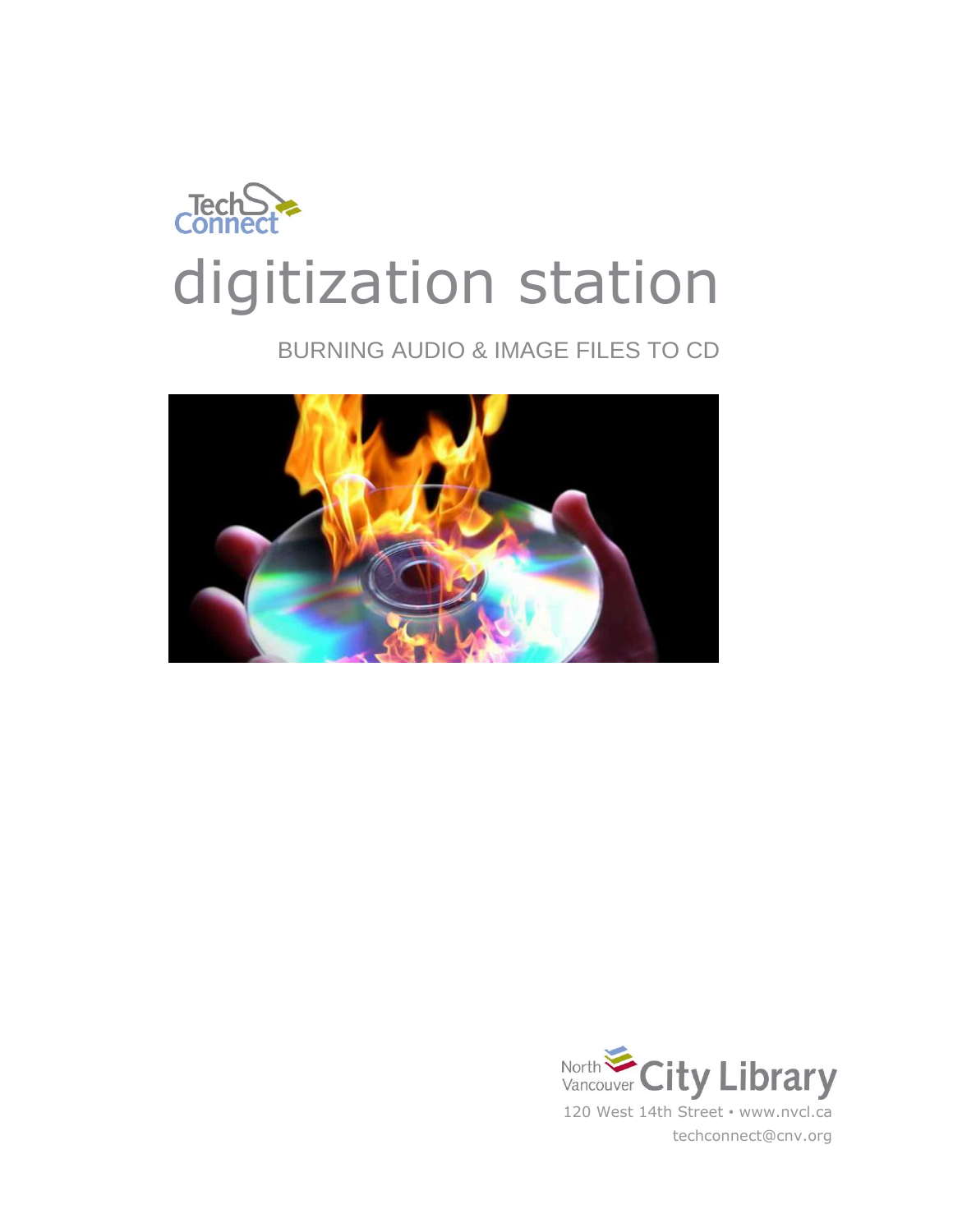# **BURNING AUDIO & IMAGE FILES TO CD**

#### **With Windows Media Player**

The Digitization Station uses Windows Media Player to burn files – audio, music, documents, and images to CD.



#### **Important Note Regarding Video Burning:**

While you can burn videos using this method, they will not be playable on all DVD players, particularly older ones. Videos burned using this method will play best on computers.

If you want to create a DVD to play in your DVD player, use the **Wondershare App** to burn an actual **DVD Movie** (as opposed to burning a Video File to DVD, which is what this tutorial will show you how to do). DVD Movies will be playable on all DVD players.

### **PART I: TRANSFER YOUR FILES TO A USB STICK OR EXTERNAL DRIVE FIRST!**

Transferring your files to a USB stick is the fastest, most reliable method of getting your files off the Digitization Station computer. It is also the most flexible option for storing your files, as you can always choose to burn them later.

#### **PART II: SETTING UP YOUR DISC**

- 1. Launch Windows Media Player
- 2. On the right side of the window, click the **Burn** tab:
- 3. Insert your blank CD into the slot at the right side of the computer with the **label side facing you** (shiny side to the back)
- 4. Click the icon with the **Checklist** (located right under the **Sync** tab), and select the format you want to burn – use **Audio CD** for music and other audio files, and **Data CD** or **DVD** for images, documents, videos, and slideshows.

| Play       | <b>Burn</b>      | Sync |  |
|------------|------------------|------|--|
| Start burn | lear list.<br>т. |      |  |
|            |                  |      |  |

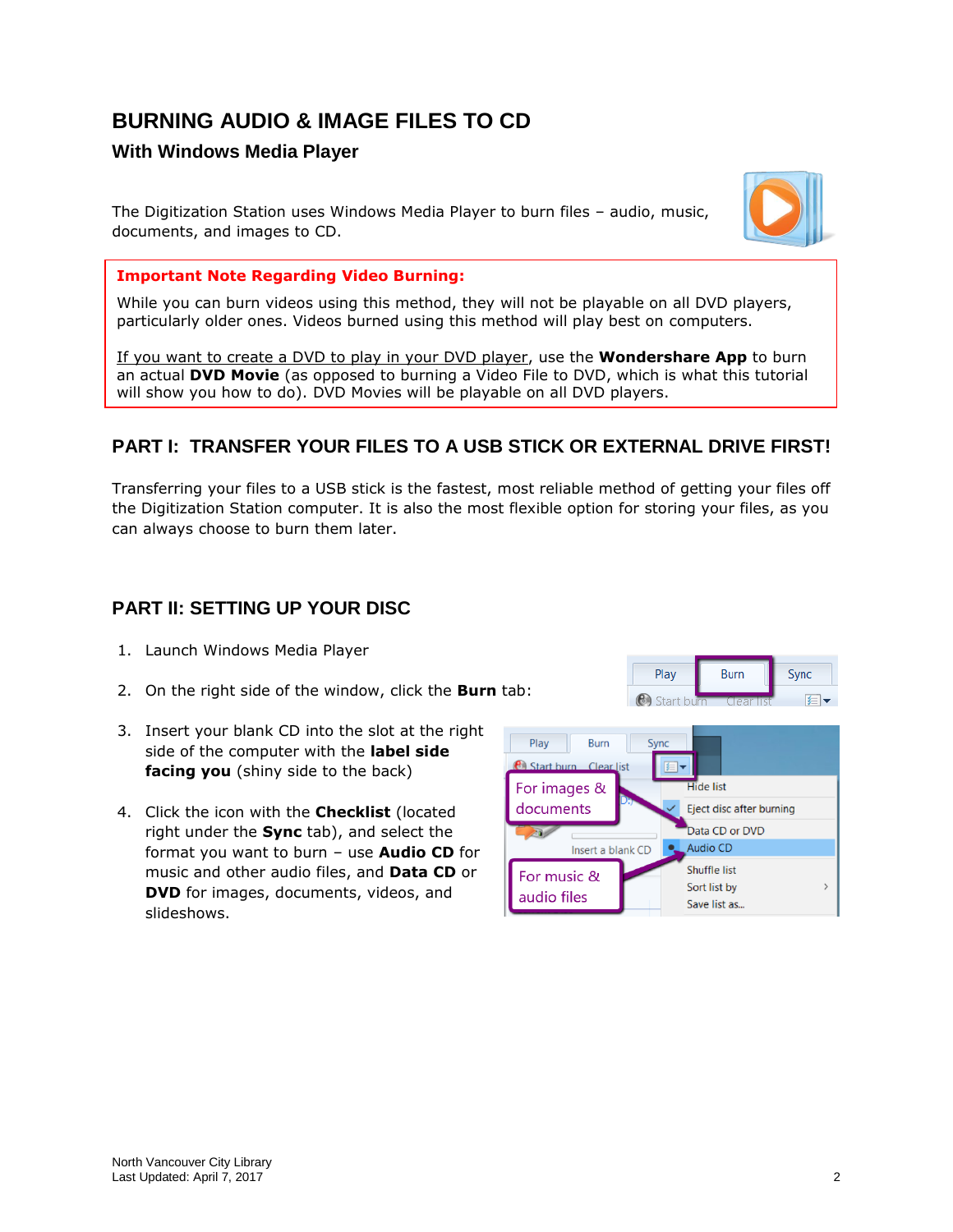### **PART III: CREATING A BURN LIST**

Next you need to create a list of items that you want to burn to disc; this could just be one item or multiple items

1. Use the folders in the navigation menu on the left side to locate your files

in Windows Media Player. Audio, image, and/or video files may be under **Music, Pictures**, **Videos**, or sometimes **Other Media**.

**D Playlists Music** Artist Album **Genre** Videos  $\blacksquare$  Pictures **Recorded TV** Other media  $\downarrow$  G:\

D Library

If your files are on an external drive or USB stick, they'll likely be at the bottom of the list in the left navigation menu. Click on the arrow next to it to view its folders and contents.

2. Next, **drag and drop** the items you want to burn into the **burn list** area on the right (see below). Do this for as many items as you want to burn to disc.



3. Windows Media Player will show you how much space your files will take up. You can see your **total available space** in the Disc information above your burn list.